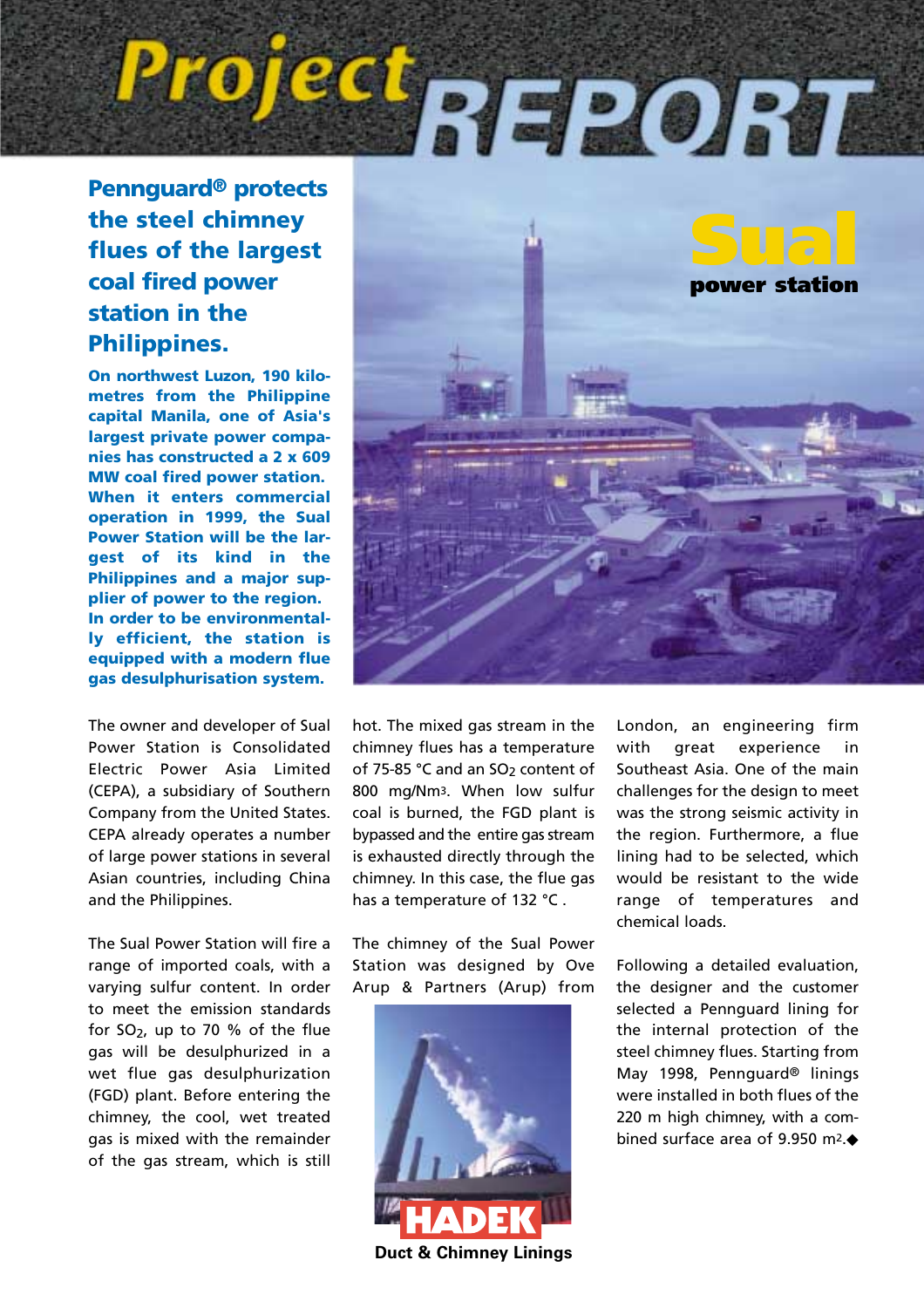## **Project REPORT**

#### **The selection of Pennguard®**

During the selection of a suitable lining for the steel chimney flues, it became clear that the Sual project presented several specific challenges. The main points of consideration were the chemical environment in the flues, the seismic activity of the region and the adverse local climate conditions.

#### *1* **A strongly acidic flue gas**

The reheating method employed for the Sual Power Station is simple and effective; by mixing the desulphurized, cool gas stream with the remaining hot, unscrubbed gas (70 % and 30 % of the

total gas stream respectively), a mixed gas stream with a temperature of 75-85 °C is created. As a result of the mixing, most of the



*One of the steel flues after the installation of the Pennguard® lining.*

condensate present in the scrubbed gas stream is evaporated. However, small amounts of agressive and corrosive condensate remain. As a result of the evaporation, the sulfuric acid concentration of this condensate is very high. The combination of a 75- 85˚C temperature and a high sulfuric acid concentration is very agressive to most materials of construction.

A Pennguard® lining however, is based on borosilicate glass, which has unlimited resistance against high concentrations of sulfuric acid, even at high temperatures. As a 41 mm thick, impermeable lining of cellular borosilicate glass, a Pennguard® lining will provide reliable long term protection even under these agressive chemical conditions.

*(Please note: all described operating conditions are based on design performance)*



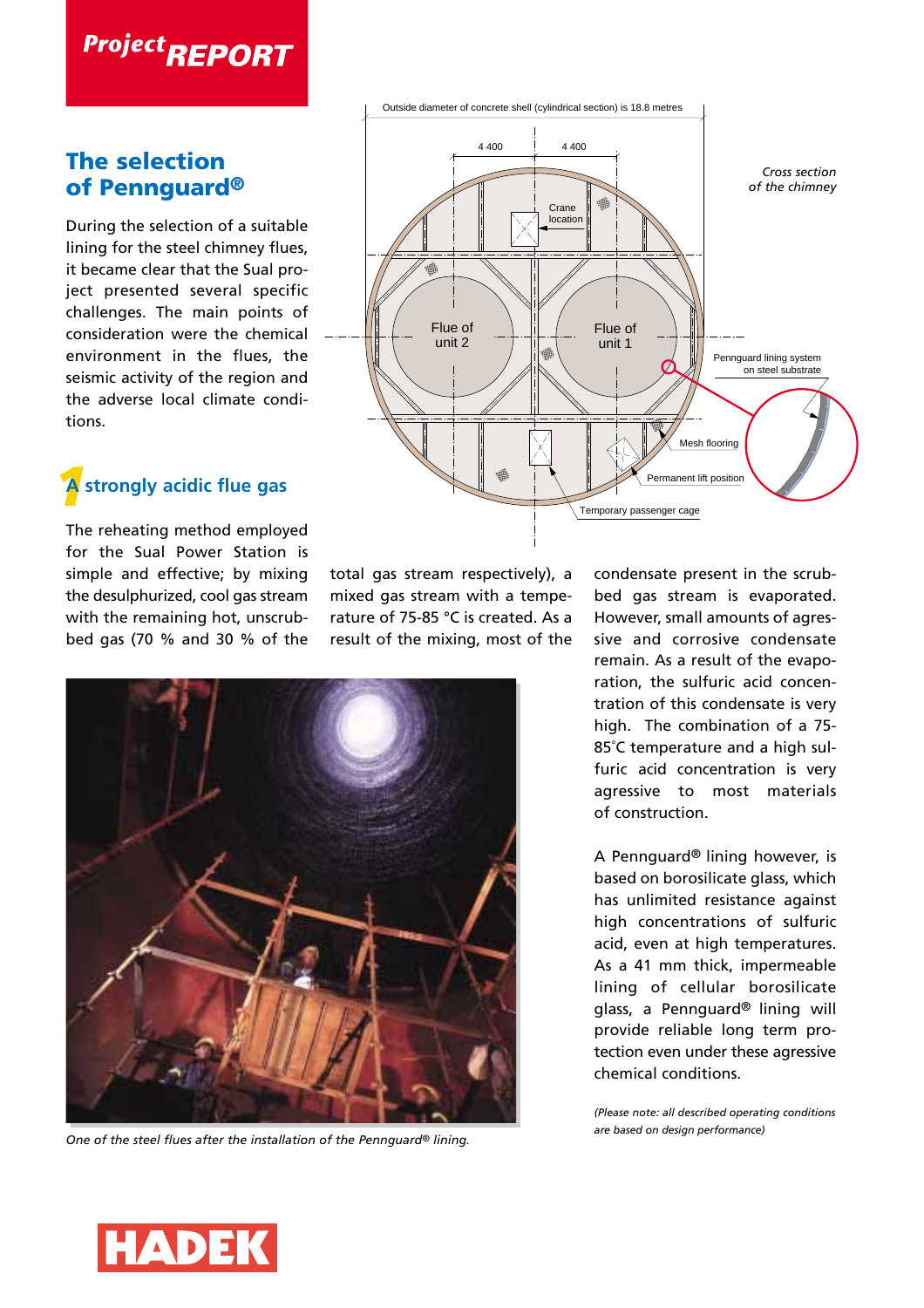#### *2* **A seismically active region**

The Sual Power Station is located in one of the most seismically active regions in the world. Under this challenging condition, Ove Arup & Partners have taken great care to create a chimney design which is both safe and economical. As a general rule for chimneys in seismically active locations, light materials of construction are preferred, as this will reduce the forces on the chimney shell and foundation during an earthquake.

A Pennguard® lining meets this requirement; the total weight of a Pennguard® lining is only 11,9 kg/m2 (using 1,5" thick Pennguard® Blocks).

The excellent insulating properties of a Pennguard® lining offer additional benefits: external insulation can be omitted, which further reduces weight and seismic load and thermal stresses in the steel flues are significantly reduced.

The Pennguard® lining itself can easily accomodate the deflections that may occur in the steel flues during an earthquake, as the adhesive, Pennguard® Adhesive Membrane, has good flexibility.



During most of the year, the climate on northwest Luzon can be characterized as hot, with a very high relative humidity. This will



*The reinforced concrete windshield contains two steel flues.*

make the climate within the chimney flues difficult to control during the application of the internal lining.

The application process of a Pennguard® lining can be divided into two separate phases without problem. During the first phase, smaller sections of the steel flues are grit blasted and protected with Pennguard® Block Primer in a workshop. Then, after assembly of the flues, moving work platforms are installed and the Pennguard® lining can be applied directly over the prepared and

primed steel. This means, that the surface preparation by grit blasting is performed outside of the chimney itself, which eliminates any concerns for condensation of moisture on freshly prepared steel surfaces.

During the installation of the Pennguard® lining, the primercoated steel surface must be dry. The drying and curing of Pennguard® Adhesive Membrane, the adhesive of the Pennguard® lining system, is not negatively affected by high relative humidity.